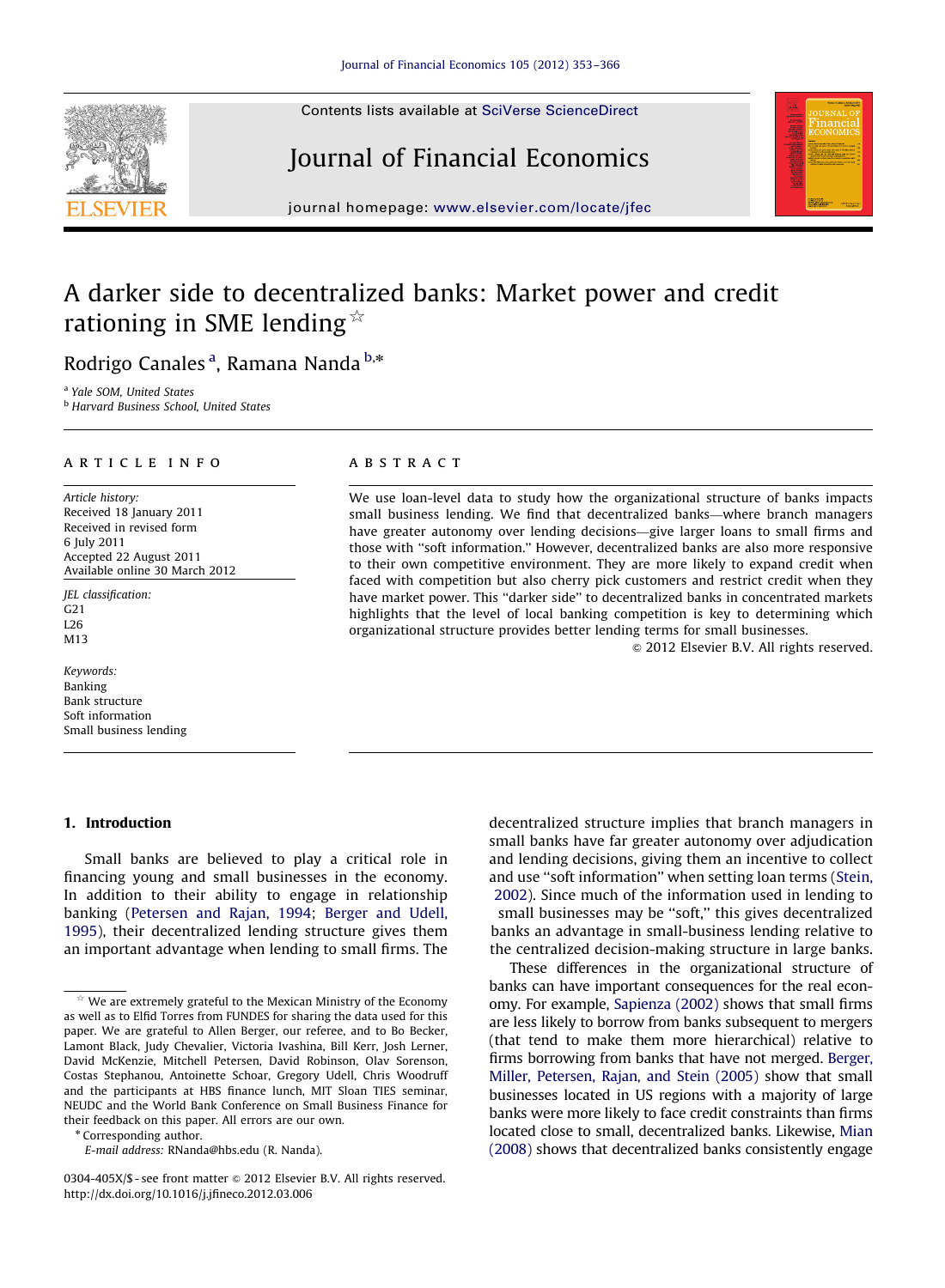in more lending activity to small firms in markets with weak contract enforceability. The predominant view that emerges from this literature is that decentralized banks are the better answer for credit-constrained small firms that may otherwise be excluded from bank finance.

Using a loan-level data set on Small and Medium Enterprise (SME) lending in Mexico, we find that this positive picture of decentralized banks does not always hold true. While our results are consistent with prior work in this literature, we show that the same discretion that allows branch managers of decentralized banks to act on soft information also allows them to be more responsive to their own competitive environment when setting loan terms. This can be beneficial for small businesses in competitive banking markets where decentralized banks can help alleviate credit constraints. But, in line with [Rajan \(1992\),](#page--1-0) it also implies that decentralized banks might better-exploit their market power in concentrated banking markets by restricting credit or charging higher interest rates to small businesses.

Our empirical analyses are based on a comprehensive, loan-level panel data set on SME loans in Mexico, covering the period 2002–2006. We find that small firms and those that tend to rely more on ''soft information'' get larger loans from decentralized banks. These results are even stronger when using instrumental variables, indicating that the differences across banks lie not just in the terms of lending, but also in the types of firms that get approved for a loan. In concentrated banking markets, however, decentralized banks are more likely than centralized banks to cherry pick the best firms, give them smaller loans, and charge higher rates of interest. This is particularly true for firms in the services sector, that provide less ''hard information'' to banks, have less collateral, and hence tend to have fewer outside options for external finance.

Our results confirm the findings that decentralized banks are more likely to use soft information when setting loan terms. However, we show that this can have both positive and negative consequences for small firms. While some of our results complement prior findings by showing the benefits of decentralized banks, the results also highlight that there may be a darker side to decentralized bank lending. Put differently, the relative benefit of decentralized bank structures for small business lending may depend on the institutional and competitive environment in which banks are located.

A novel feature of our analysis is that it allows us to get direct measures of organizational structure without relying on the size of the banks. Since our results are based on banks that have large, national presences but differ in their organizational structure, we can also show that it is in fact the organizational structure of banks that drives the observed patterns in our data as opposed to some other factor that may be correlated with bank size (e.g., [Brickley, Linck, and Smith, 2003\)](#page--1-0).

In this way, the paper ties together two literatures that focus on small business lending but have so far remained largely separate.<sup>1</sup> On the one hand, it is related to studies

examining how competition in the banking industry impacts credit constraints of small startups ([Petersen and Rajan,](#page--1-0) [1995](#page--1-0); [Black and Strahan, 2002;](#page--1-0) [Cetorelli, 2004](#page--1-0); [Cetorelli](#page--1-0) [and Strahan, 2006](#page--1-0); [Zarutskie, 2006](#page--1-0); [Kerr and Nanda, 2009](#page--1-0)). On the other, it is related to studies examining how bank structure affects lending outcomes ([Stein, 2002;](#page--1-0) [Berger et al.,](#page--1-0) [2005](#page--1-0)). In tying together these two literatures, our findings may also explain why entrepreneurship increased significantly following the cross-state US banking deregulations from the late 1970s through the early 1990s, despite the fact that the deregulations led to a wave of M&A activity where the number of small banks fell dramatically. The increase in entry following the deregulation is seen as a puzzle by some, as a decrease in the number of small banks should have been associated with a decline in entrepreneurship. Our result highlights that the increase in entrepreneurship in this instance may have occurred precisely because small banks had been effective in exploiting their monopoly power in the period before the deregulation. In this context, the competition between large banks—a second best outcome in itself—was nonetheless a better outcome for entrepreneurs than borrowing from monopolist small banks.

The rest of the paper is structured as follows: In Section 2, we outline the theoretical considerations for the paper. In [Section 3,](#page--1-0) we outline our estimation design and the series of institutional features we exploit in our analysis. [Section 4](#page--1-0) provides an overview of the data and the descriptive statistics. [Section 5](#page--1-0) outlines our regression results. Finally, in [Section 6](#page--1-0) we have a brief discussion of our results, and conclusions.

### 2. Theoretical considerations

Bank credit is the most important source of external finance for young firms and small and medium enterprises ([Berger and Udell, 1998](#page--1-0); [Robb and Robinson, 2009](#page--1-0)) and is often a key source of capital helping SMEs to substitute for expensive trade credit [\(Fisman and Love,](#page--1-0) [2003](#page--1-0); [Petersen and Rajan, 1997](#page--1-0)). Given that these ventures are associated with high degrees of asymmetric information, otherwise viable small businesses may still face credit constraints that prevent them from growing or force them to prematurely shut down. Since the vast majority of firms in the economy are small, $<sup>2</sup>$  financing</sup> constraints for small businesses are an important academic and policy concern.

A large literature on bank lending to small firms has therefore focused on how the organizational structure or the competitive environment of banks may affect small firms' access to credit ([Rajan, 1992;](#page--1-0) [Petersen and Rajan, 1994](#page--1-0), 1995; [Berger and Udell, 1995,](#page--1-0) [2002](#page--1-0); [Black and Strahan,](#page--1-0) [2002](#page--1-0)). While much of the literature on bank structure has

 $1$  Although not the focus of the paper, [Sapienza's \(2002\)](#page--1-0) analysis also speaks to the interaction between bank size and market structure.

<sup>(</sup>[footnote continued](#page--1-0))

[Presbitero and Zazzaro \(2011\)](#page--1-0) examine the interaction between bank size and market structure, but their focus is on banks' ability to engage in relationship lending rather than their ability to use soft information to their advantage.

For example, of the six million firms in the US with at least one employee, 5.3 million (89%) have less than 20 employees [\(United States](#page--1-0) [Small Business Administration, 1996](#page--1-0)).